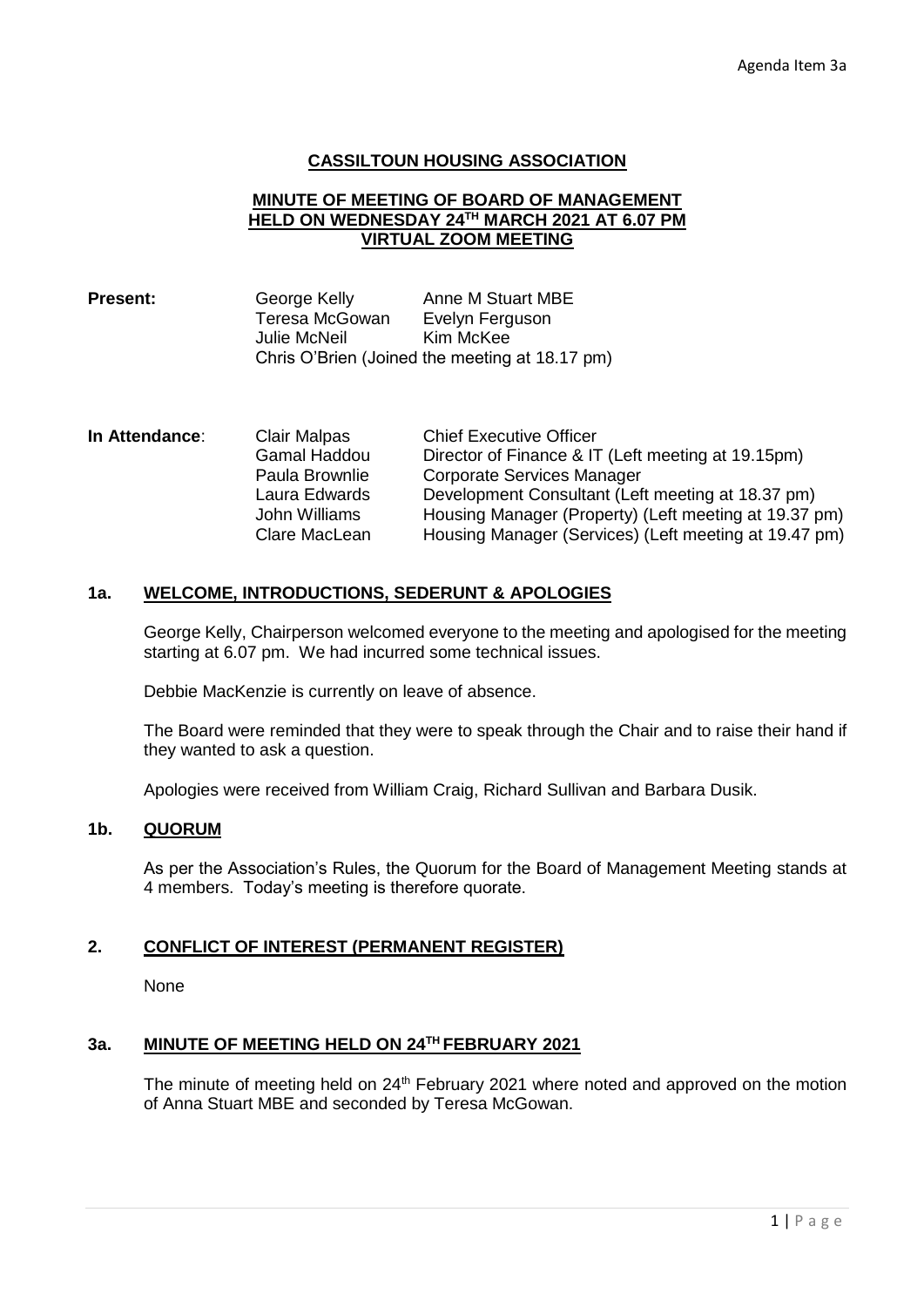# **3b. MATTERS ARISING FROM MINUTE OF MEETING HELD ON 24TH FEBRUARY 2021**

*Page 2, Item 3b: Hoddam Shop:* The Chairperson intimated that he will be attending a meeting with the Licensing Committee Board on Friday 26<sup>th</sup> March 2021 to pass on our objections. Teresa McGowan intimated that she will also endeavour to attend.

#### *Item has been redacted as contains sensitive information*

#### **3c. ACTION LIST FROM MINUTE OF MEETING HELD ON 24TH FEBRUARY 2021**

Chief Executive Officer gave an update against the action list from meeting held on  $24<sup>th</sup>$ February 2021.

|    | <b>Details</b>                                                                                                                                                                                                                                                       | <b>Person</b><br><b>Responsible</b> | <b>Regulatory</b><br><b>Standard</b> | <b>Status</b> |
|----|----------------------------------------------------------------------------------------------------------------------------------------------------------------------------------------------------------------------------------------------------------------------|-------------------------------------|--------------------------------------|---------------|
| 1. | Amendment to minute<br>of 27 Jan 2021 -<br>Agenda item 18                                                                                                                                                                                                            | <b>CSM</b>                          |                                      | Completed     |
| 2. | Debbie MacKenzie -<br>Board approved to<br>extend special leave for<br>3 months. CSM to<br>notify Debbie                                                                                                                                                             | <b>CSM</b>                          |                                      | Completed     |
| 3. | <b>Strategic &amp; Operational</b><br>Objectives 2021/22 -<br>approved. Staff to be<br>notified and website<br>updated                                                                                                                                               | <b>CSM</b>                          |                                      | Completed     |
| 4. | <b>Calendar of Priorities</b><br>$2021/22$ – approved.<br>Copy to be circulated to<br><b>SMT</b>                                                                                                                                                                     | <b>CSM</b>                          |                                      | Completed     |
| 5. | Dates of Assurance<br>Workshops to be sent<br>to board to update their<br>diary                                                                                                                                                                                      | <b>CSM</b>                          |                                      | Completed     |
| 8. | Board approved for the<br>undernoted policies to<br>be Group policies<br>Attendance & Absence<br>Policy<br><b>Whistleblowing Policy</b><br>Alcohol & Drugs Policy<br><b>Smoke Free Policy</b><br><b>Equality &amp; Diversity</b><br>Policy<br>Dignity at Work Policy | <b>CSM</b>                          |                                      | Completed     |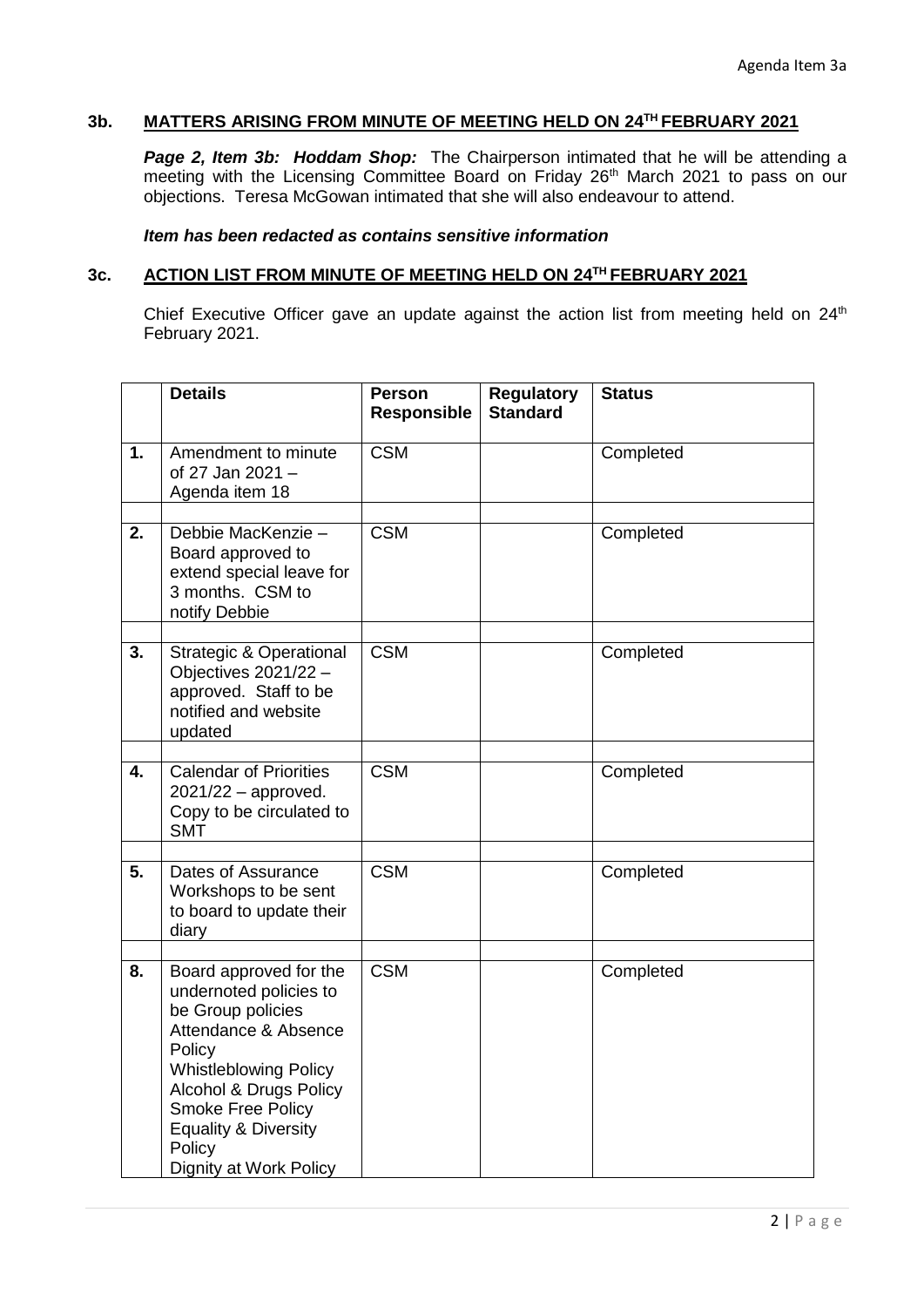| 9.  | <b>Temp Assistant</b><br>Handyperson - extend<br>contract for a 3 month<br>period                 | <b>CSM</b> | Completed                                                                                                                                                                                                                                                                                                                                                                                                                                                                                                                              |
|-----|---------------------------------------------------------------------------------------------------|------------|----------------------------------------------------------------------------------------------------------------------------------------------------------------------------------------------------------------------------------------------------------------------------------------------------------------------------------------------------------------------------------------------------------------------------------------------------------------------------------------------------------------------------------------|
|     |                                                                                                   |            |                                                                                                                                                                                                                                                                                                                                                                                                                                                                                                                                        |
| 10. | Flowers to be sent to<br><b>Director of Operations</b>                                            | <b>CSM</b> | Completed                                                                                                                                                                                                                                                                                                                                                                                                                                                                                                                              |
|     |                                                                                                   |            |                                                                                                                                                                                                                                                                                                                                                                                                                                                                                                                                        |
| 11. | Apprenticeships with<br>Crudens - CEO to liaise<br>with Laura Edwards re<br>recruitment timetable | CEO        | We have had an email<br>from Crudens as to how<br>many apprenticeships they<br>are offering. They need<br>CVs by the end of next<br>week. They will come into<br>the Association for us to<br>forward on 8 CVs. August<br>start date. There is no age<br>banding apart from a<br>plumber apprenticeship.<br>We have advertised via<br>our social media. Teresa<br>McGowan asked if we<br>could contact local<br>schools. Paddy McKenna<br>will liaise with all her<br>contacts and networks<br>which local schools are<br>included in. |
|     |                                                                                                   |            |                                                                                                                                                                                                                                                                                                                                                                                                                                                                                                                                        |
| 12. | Domestic Abuse Bill -<br>how will it impact on<br>RSLs. CEO to report<br>back at next meeting     | CEO        | To be addressed at Board<br>meeting 24/3/2021                                                                                                                                                                                                                                                                                                                                                                                                                                                                                          |

## **4. CHAIRS REPORT**

The Chair reported.

## **Richard Sullivan – Leave of absence**

Richard Sullivan sought leave of absence for the period  $15<sup>th</sup>$  March –  $10<sup>th</sup>$  May 2021 due to work commitments. *The Board unanimously approved this request.*

## **18.17 pm - Chris O'Brien joined the meeting Wednesday 3rd March 2021**

The Chair along with other Board Members attended a Key Performance Indicators workshop facilitated by Gamal, Paula, John and Clare. They took the Board through Governance, Operations and Financial KPI's for year 2021/22.

# **Wednesday 17th March 2021**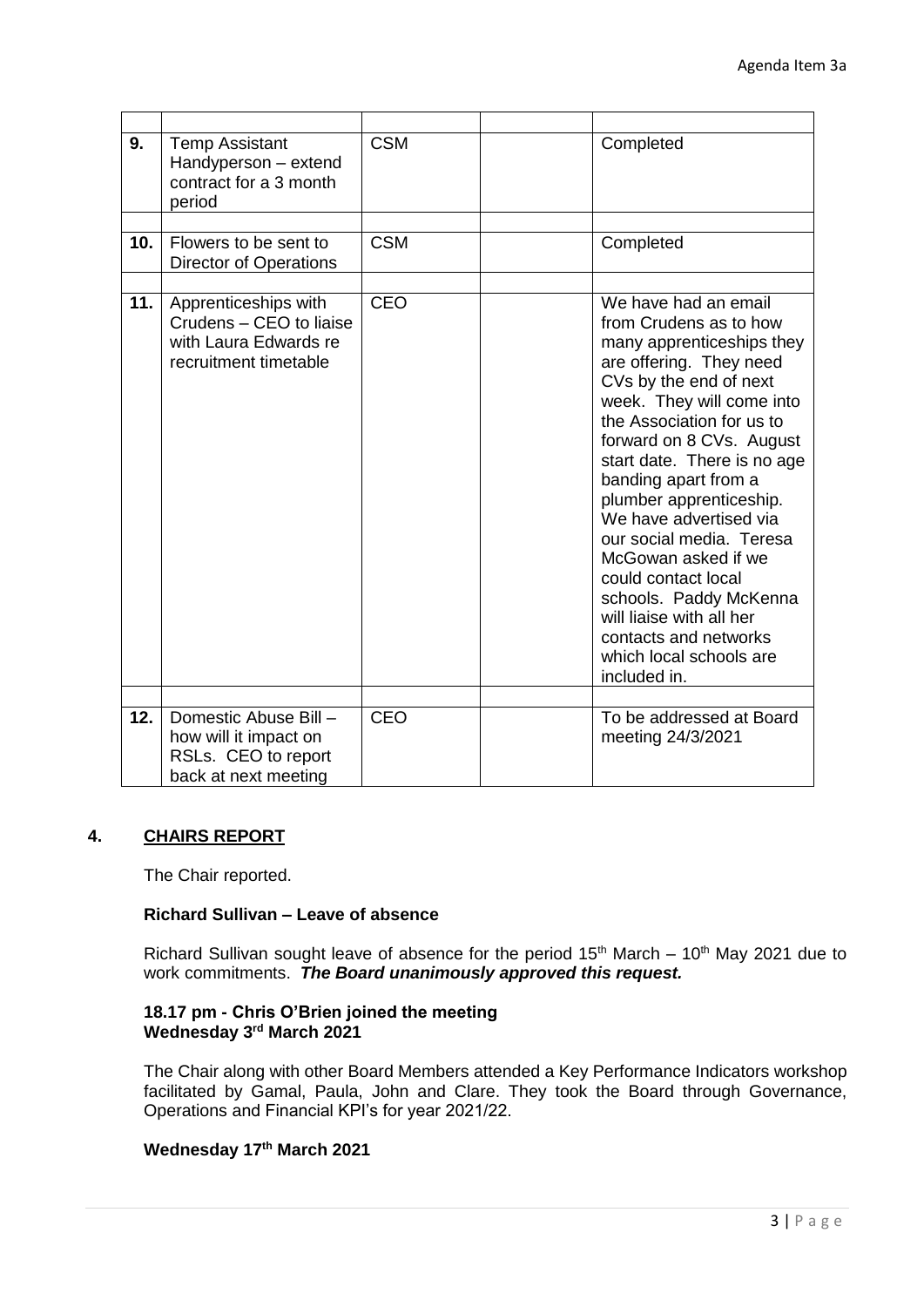The Chair along with other Board Members attended a workshop by Mike Stevenson, Thinktastic. *Redacted as contains sensitive information.*

### **Monday 22nd March 2021**

The Chair attended the SFHA Webinar entitled Housing to 2040 which was facilitated by Sally Thomas. Aileen Campbell, Minister for Communities and Local Government gave an overview of the Scottish Government's Strategic Plan for housing in Scotland until 2040.

She spoke to the many topics covered in the Plan, including; warm, safe, secure homes, health and well-being, child poverty, quality of places where people want to live. It is everyone's right to have a quality home that is affordable.

The Minister described lots of other issues within the Plan. The Chair intimated that he looks forward to the workshops that the Association will organise to fully discuss the Plan, how it will impact on the Association and the steps that we will have to take to push the Plan forward for our tenants.

### **The Chair's report was noted.**

## **5. PROCUREMENT REPORT**

Laura Edwards, Development Consultant presented the above report previously circulated with the agenda.

The Association is required to outline an annual procurement report on its regulated procurement activities as reasonably practicable after the end of that financial year.

*After discussion, the Board unanimously approved the Procurement Report for 2020/21. A copy will be sent to the Scottish Government and a copy will be uploaded to* **the Association's website.** 

## **6. SUSTAINTABLE PROCUREMENT STRATEGY**

Laura Edwards, Development Consultant presented the above report previously circulated with the agenda.

Laura Edwards, Development Consultant presented the Sustainable Procurement Strategy for April 2021 – March 2022. We are required to produce a Strategy if our procurements are more than £5m. As it happens we will not have more than £5m in 2021/22 but in 2022/23 we might do if the Nursery Site comes back on the agenda.

This Strategy is not a legal requirement if our procurements are projected to be less than £5m, but as the Board are aware, we have been producing a Strategy over the last number of years and its good practice.

*After discussion, the Board unanimously approved the Sustainable Procurement Strategy for April 2021 – March 2022. A copy will be sent to the Scottish Government and a copy will be uploaded to the Association's website.*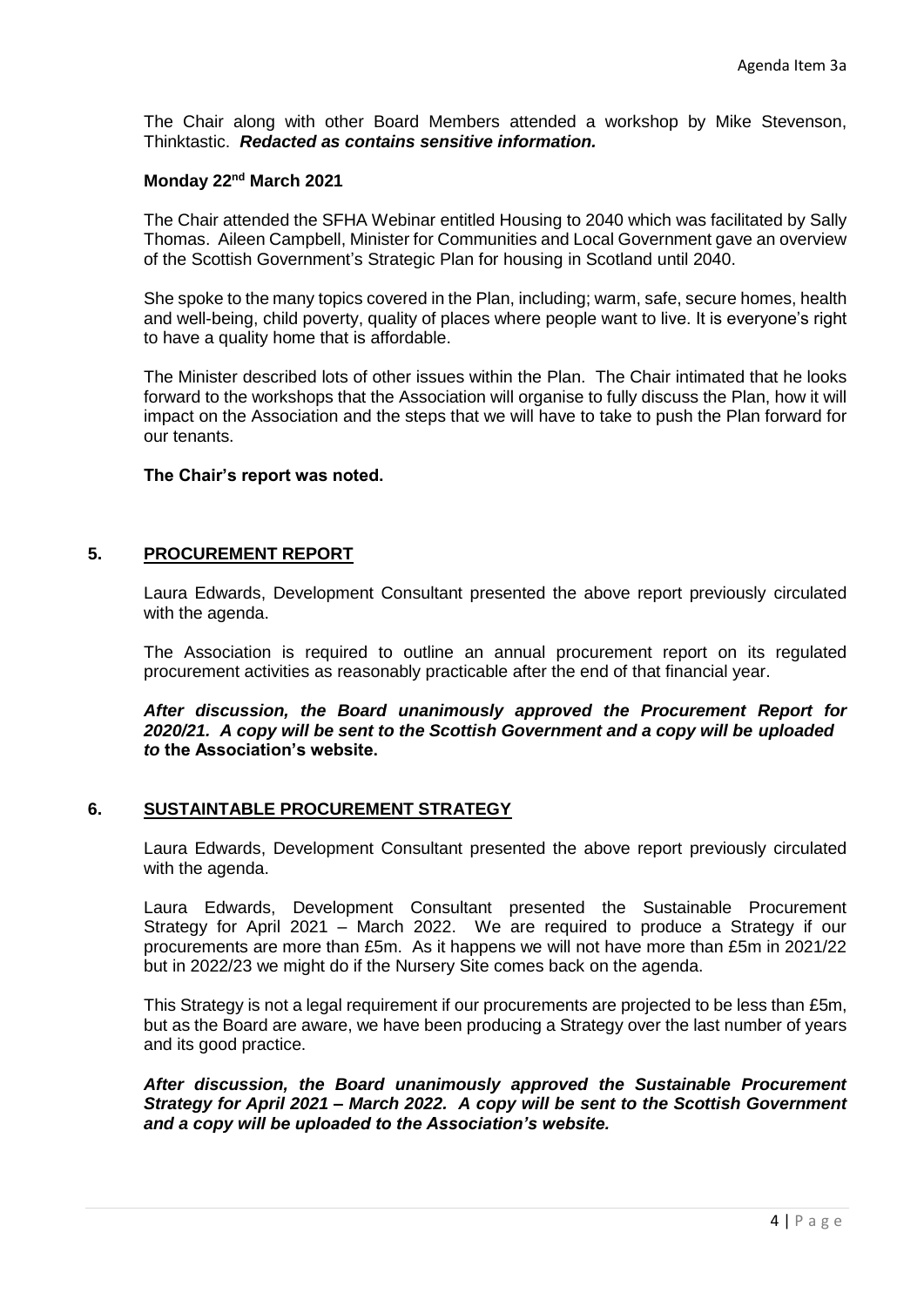Housing Manager (Property) confirmed that the appendices of the Strategy highlight 2020/21 and should read 2021/22. Laura Edwards to amend and send updated copy to the Corporate Services Manager.

# **7. CONTRACTOR AND SUPPLIER MANAGEMENT STRATEGY**

Laura Edwards, Development Consultant presented the above report previously circulated with the agenda.

The Strategy is an update on last year's strategy and plans for the year ahead.

Laura Edwards intimated that we have identified a few things we need to tighten up on from an administrative point of view.

Anna Stuart MBE enquired if there are any problems with the delivery of materials due to COVID. Laura Edwards confirmed that we had ran out of bricks at Castlemilk Drive and the contractor had been saying for a while about issues regarding supply chains. Longer lead in times need to be addressed. Laura confirmed that she is having regular site meetings with the contractor and as the Board are aware, Jim Docherty is on site on a daily basis.

### *After discussion, the Board unanimously approved the Contractor and Supplier Management Strategy for April 2021 - March 2022.*

## **8. SALE OF LAND AT MACHRIE STREET**

Laura Edwards, Development Consultant presented the above report previously circulated with the agenda

*Item redacted as contains commercially sensitive information.*

**Laura Edwards, Development Consultant left the meeting at 18.37 pm**

## **9a. CASSILTOUN HOUSING ASSOCIATION BUDGET 2021/22**

The Director of Finance/IT presented the above Budget report previously circulated with the agenda.

Budgets are essential as they set our direction and path for the year ahead. Auditors and the Scottish Housing Regulator require that we have a Budget.

The Budget includes forecasts and the Business Plan for the year ahead. The starting point for our income is the Board's decision for the rent increase for the year ahead. The Budget also takes into account the financial environment and the impact of COVID.

RPI was released on 17<sup>th</sup> February 2021 1.4%. The target from the UK Government fluctuates around 2%.

The Draft budget produces a surplus of £414,000 compared to the Business Plan figure of £595,000. The budget shows less rental income as Castlemilk Drive is still being constructed. The business plan expected this site to be completed. Income is short by £194,000. Loan interest is less as we are spending less on our loans as the development is not completed and we have not drawn all of the CAF facility.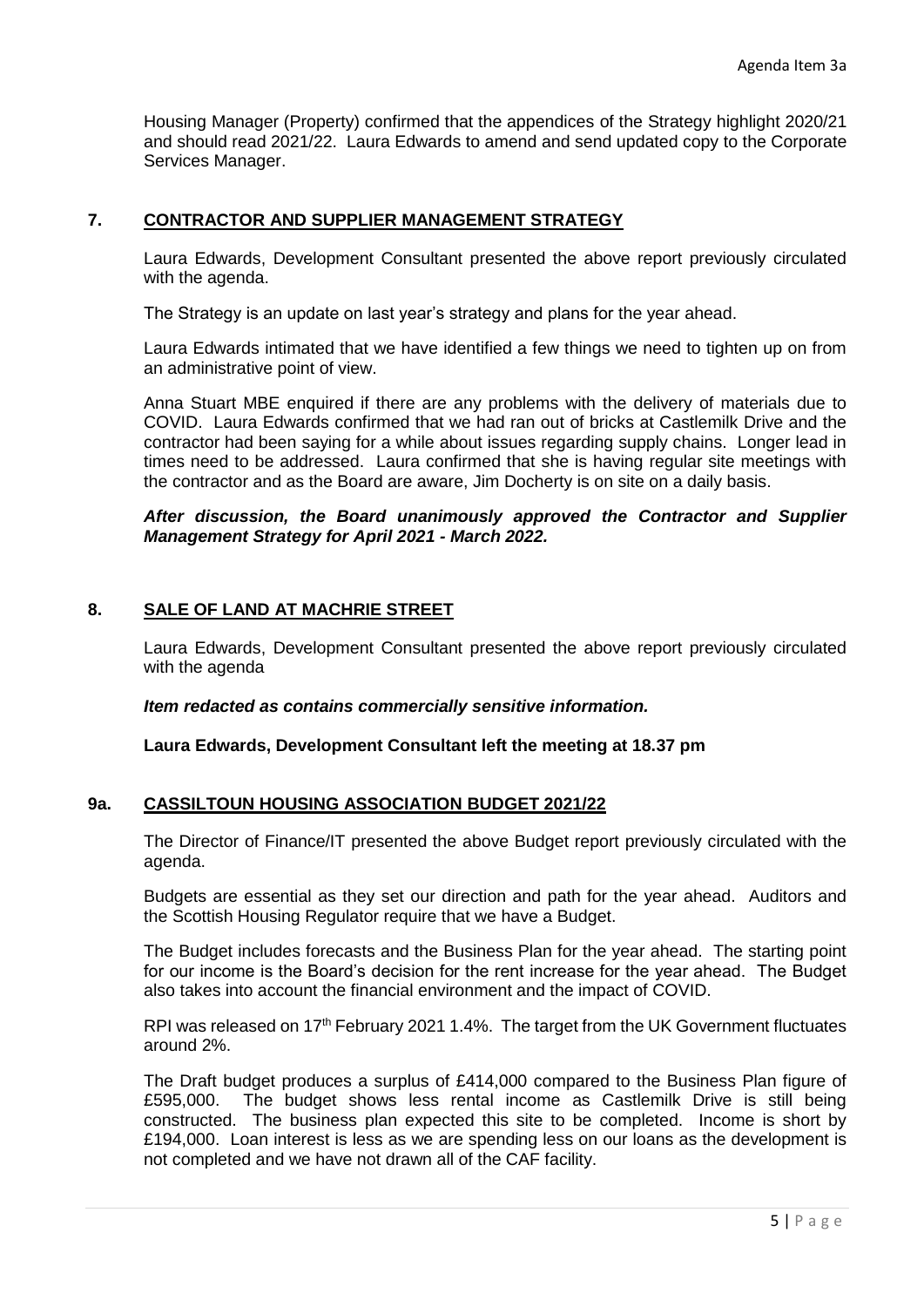### *Item redacted as contains sensitive information.*

We expect in 2021/22 that 54 properties from Castlemilk Drive will be completed. Void loss we have applied 0.5% equating to £25,000. Factoring charges to owner occupiers will increase by 2.1%.

Housing Association Grant residual balance of £1.8m should be claimed in the next year. Development spend is £5.2m. We have a little bit of Barlia 3 retention to pay around December and the bulk of £5m is on Castlemilk Drive.

There are some medical adaptations in the region of £30-£40,000.

Our Major Repairs activity is set at £1m which is a little below the Business Plan level and the work that was delayed this year with regards to window replacement is being rolled over to the next year.

Cyclical maintenance shows an increase. This is mainly due to replacing showers and flooring at Buchanan Lodge. Teresa McGowan enquired of the need for these items being replaced as it didn't seem that long ago that they were installed. Housing Manager (Property) confirmed that these items are needing replaced due to the high volume of use. This is the first investment we have put into Buchanan Lodge. Buchanan Lodge will form part of the Stock Condition Survey. This will highlight any investment works required. Chief Executive intimated that it was her understanding that we were supposed to replace them this year but this was delayed due to COVID. Everything in Buchanan Lodge has a shorter life cycle compared to a normal house.

Estate Maintenance will increase significantly. *Item redacted as contains sensitive information.*

Reactive maintenance is based on City Building renewal plus renewables of £60k. £80k is to allow properties that become vacant to bring them up to a better letting standard. Teresa McGowan enquired if we charge tenants who leave their properties in a non acceptable manner. Housing Manager (Services) intimated that if there are any properties (existing tenancy) that were really bad we would not offer a new tenancy with the Association. A discussion would take place internally as to whether the tenant would be recharged or whether the spend would come out of the budget. There is a planned spend in Reactive Maintenance of £512,000.

#### *Item redacted as contains sensitive information.*

The remaining office overheads and management costs excluding depreciation comes to £690,000 which is similar to the current year. Looking at a like for like basis, we have a business plan and current year of £1,920,000 and our proposed budget of £2,066,000. There is an inflationary increase included. One of the items of activity allows for £25,000 for Cloud, Software and extra computer software.

Bad debts being assumed around £30k.

The Balance Sheet is harder to model as it takes into account the last 2 weeks of March and the next 12 months. The balance sheet is used to test the Association's financial strength.

Cashflow report expects a £600,000 decrease over the year.

We are expecting the same level of rent arrears.

We will be drawing down the remaining £3m CAF Loan before the end of July.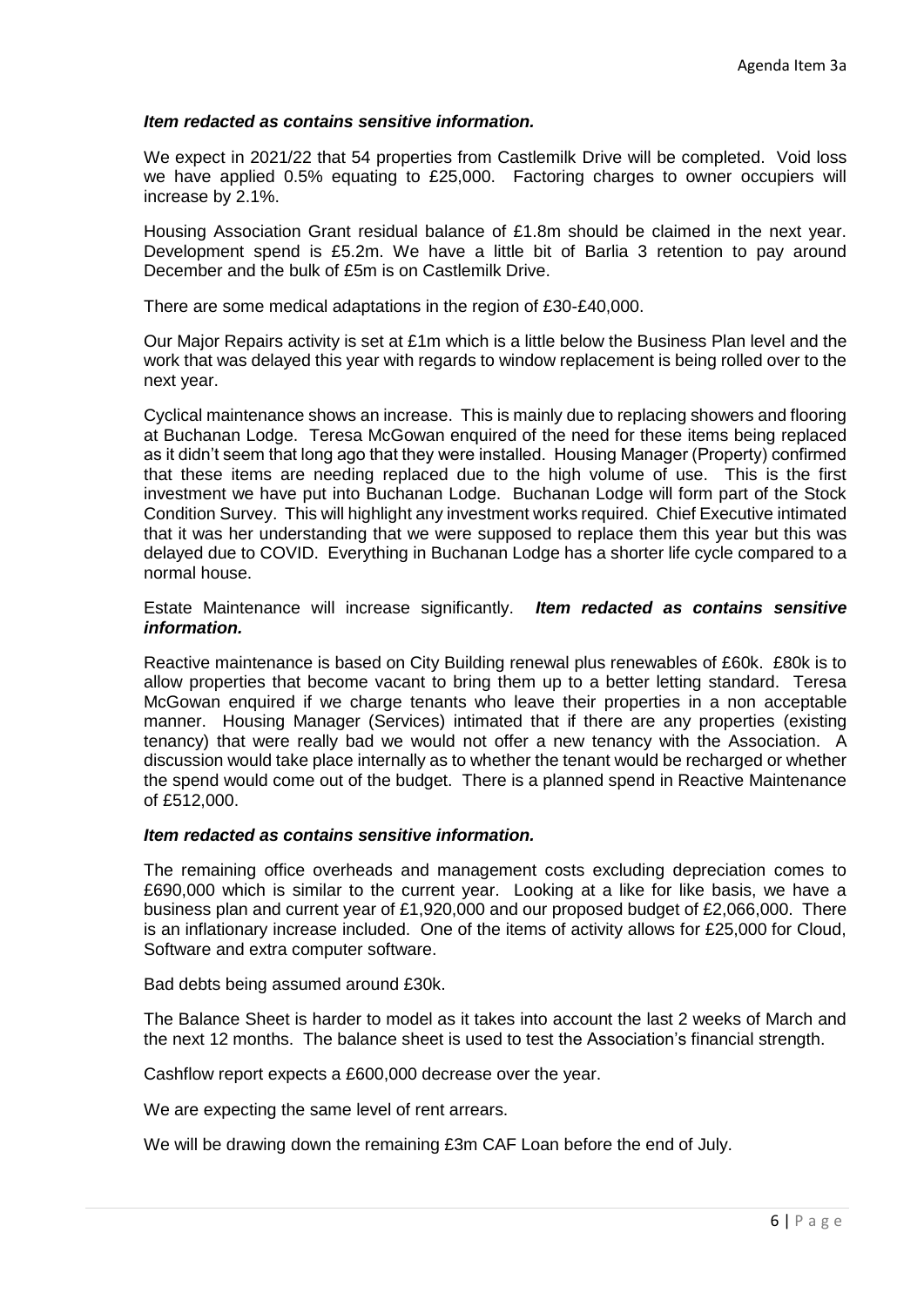SHAPS Pension Scheme has advised that the overall funding of the scheme had improved. They had still to factor in changes to the RPI.

The Cashflow expects £4.7m of rental income and £274,000 from grants to cover our Wider Role activities.

An important note is that we need to reconcile the Budget to the Business Plan.

The Board are asked to consider

### *Item redacted as contains sensitive information.*

Teresa McGowan enquired if factored owners could contest the 2.1% increase. Chief Executive Officer confirmed that if the factoring increase is fair and reasonable and it is similar to inflation, the owners should not contest it.

George Kelly enquired if we have considered another COVID lockdown. The Chief Executive confirmed that it would impact on our spend and our major repairs would stop.

Julie McNeil enquired if we are over spending, does this mean there is a shortfall in the Business Plan. Director of Finance & IT confirmed that Reactive maintenance is £60k over and cyclical is £180k overspend. Going forward the business plan would have to be reset.

The Chief Executive confirmed that we will see over the next few years what our spend will be as we are going through turbulent times.

## *After discussion, the Board unanimously approved the Budget for 2021/22.*

## **9b. CASSILTOUN TRUST BUDGET 2021/22**

The Director of Finance/IT presented the above Budget previously circulated with the agenda.

## *The Board unanimously approved the Cassiltoun Trust Budget for 2021/22.*

## **9c. CASSILTOUN STABLES NURSERY BUDGET 2021/22**

The Director of Finance/IT presented the above Budget previously circulated with the agenda.

#### *Item redacted as contains sensitive information.*

The Chief Executive intimated that the Cassiltoun Trust Board meeting will be held before the Nursery Board meeting during 2022 to ensure that this will not happen again.

## *The Board unanimously approved the Cassiltoun Stables Nursery Budget for 2021/22.*

#### **10a. FINANCIAL REGULATION POLICY**

The Director of Finance/IT presented the above Policy previously circulated with the agenda.

The Policy will take into account the Cassiltoun Group, ie all three companies.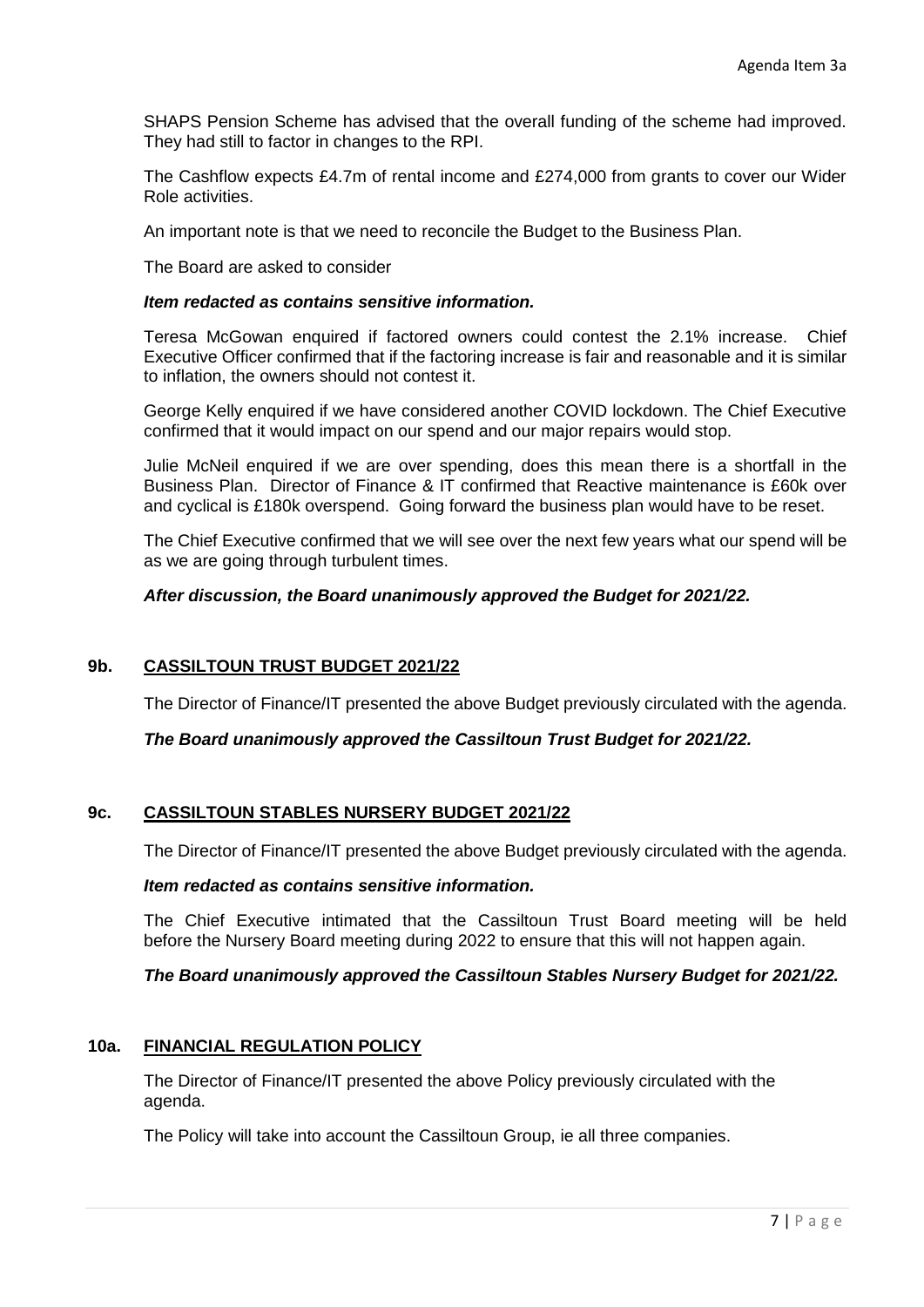The changes recommended where highlighted in blue. Minor changes, ie role responsibilities and change to job titles. Petty Cash limit to be increased to £700.

The policy includes Board approval with regards to payment of Pension Contributions. Auto enrolment was also included.

Both subsidiaries now have a Debit Card.

## *The Board unanimously approved the Group Financial Regulation Policy and the relevant Equality Impact Assessment.*

# **10b. TREASURY MANAGEMENT POLICY**

The Director of Finance/IT presented the above Policy previously circulated with the agenda.

Recommended changes were highlighted in blue.

A paragraph was included regarding an Annual Treasury Review being carried out each year.

The policy makes reference to joint ventures.

Approved institutions ratings have been updated.

*The Board unanimously approved the Treasury Management Policy and the relevant Equality Impact Assessment.*

**Director of Finance/IT left the meeting at 19.15 pm**

## **11. OPERATIONS BI MONTHLY REPORT**

## **11a. OPERATIONS SERVICE PERFORMANCE**

Housing Manager (Services) presented the above report previously circulated with the agenda.

*Newbuild Letting – Castlemilk Drive:* The Annual Letting Plan was approved by the Board at their meeting in January . The lets will be allocated in conjunction with the Letting Plan.

*Advice Team* – The Housing Benefit financial gain has reduced due to full service with Universal Credit. It is only people of pensionable age that will apply for Housing Benefit. For year to date, housing benefit financial gain is just under £37,000. Housing Benefit suspensions is £13,000 and Universal Housing Costs sits at £13,000.

The Association were successful in obtaining a £25,000 Fuel Support grant from the Scottish Government that the SFHA were administering. We had received other funding of which £3,000 remains. The £28,000 will be used for supplying fuel funding to 647 applicants. Teresa McGowan enquired if tenants were aware of this funding. It was confirmed that there will be an article in our newsletter and the Advice Team will also be signposting clients.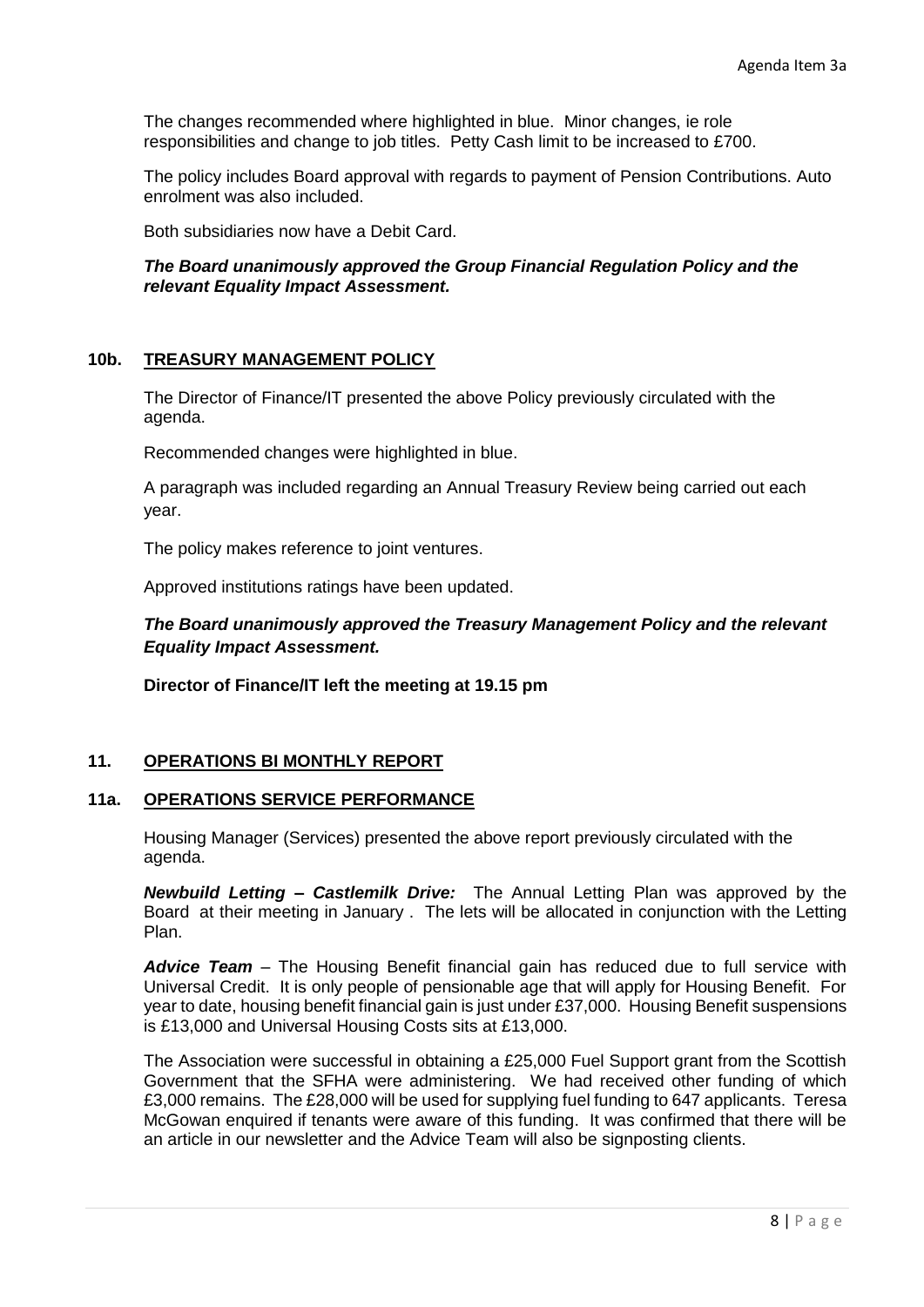The Chief Executive confirmed that the funding is allocated for prepayment customers. The Advice Team have applied for other grants for non prepayment customers.

## **11b. TECHNICAL SERVICE PERFORMANCE**

Housing Manager (Technical) presented the above report previously circulated with the agenda.

COVID is having a real impact on the provision of our repairs and investment programme. We are in close discussions with our contractors for when restrictions will lift and dealing with the backlog of repairs.

Temporary Customer Services Assistant (Technical) – great response to the advert and there were a lot of good quality applications. *Item redacted as contains sensitive information.*

Window and Door Renewal Project: 16 properties which roll into the financial year 2021/22. There are 53 flat entrance doors not fitted, which will require to be rolled over into the new financial year.

Kitchens Project: These investment works have been rescheduled for the financial year 2021/2022.

Electrical Re-wire and Distribution Board upgrade: These investment works have been rescheduled for the financial year 2021/2022.

Smoke Alarm Upgrades: City Technical services are carrying out the smoke alarm system (LD2) upgrade as part of the gas service contract. There has also been smoke alarm upgrades carried out as part of new kitchen programme.

Reactive Maintenance: City Building and City Technical are providing emergency repairs. Void work is taking longer due to sanitisation having to be carried out.

City Technical are now in their final year of their contract. We will start the procurement exercise in 2021/22.

Cyclical Maintenance: Gas servicing programme continues. 23 late gas service compliance. This is predominately due to shielding and self isolation.

Legionella work did not start in February/March. Planning on starting this in April.

Estate Maintenance: Caledonian contract finishes on 31 March 2021. The Association has concluded its procurement plan for a new contract to be in place for 01/04/2021. C.A.S. has been appointed to carry out close cleaning services and will commence this service on 05/04/2021. There has been an initial pre-start meeting and tour of the estate which has finalised the weekly programme. Ground Control has been appointed to carry out Landscaping works through the stock and will commence on 01/04/2021. There has been an initial pre-start meeting and tour of the estate. A further walk around has been arranged so as to familiarise the new contractor with all areas of the stock.

Factoring: Arrears currently sitting at £36,000.

Board approval was sought to write off the undernoted debit and credit balances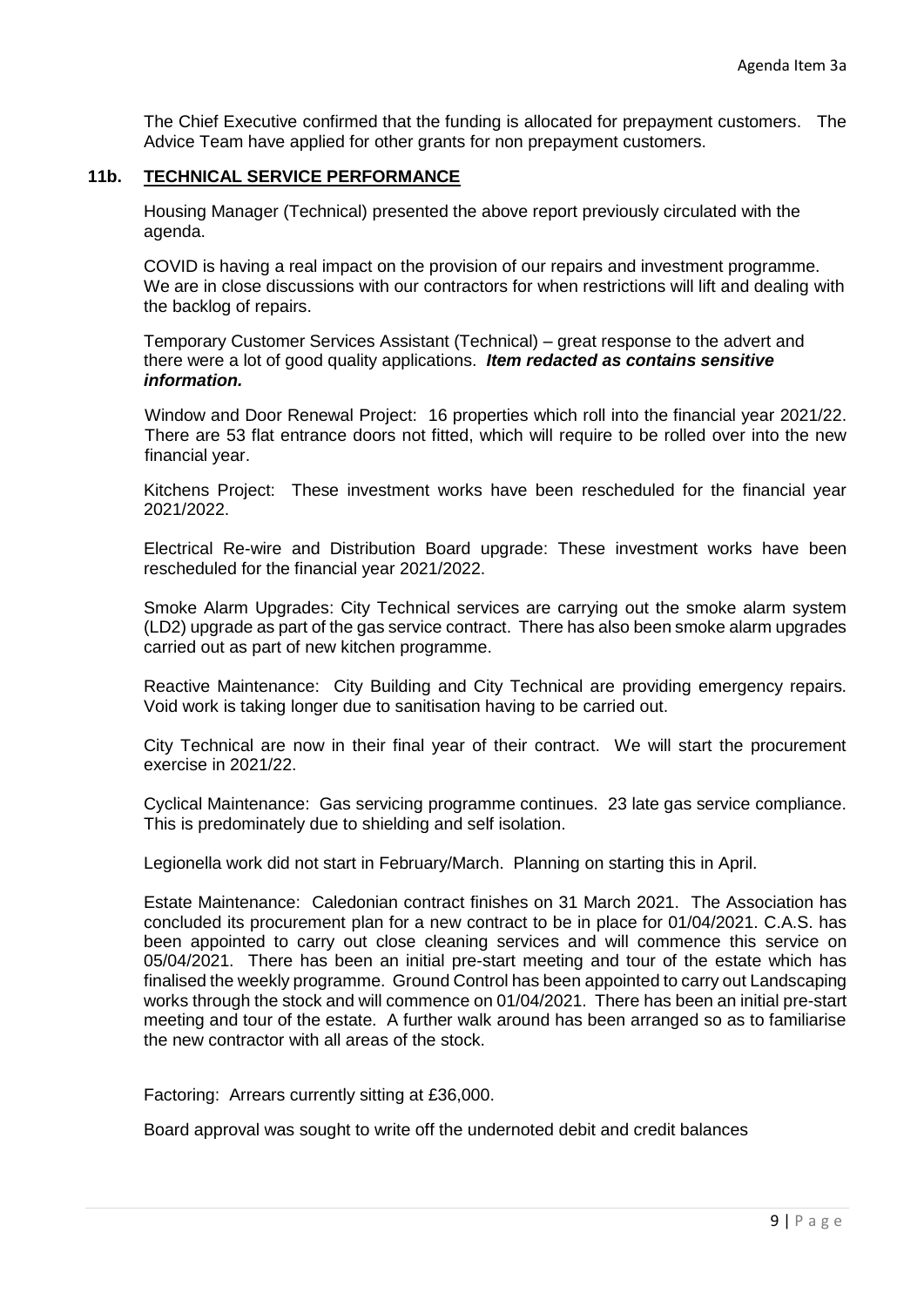| Reference | Last EOP       | Details                                   |        |
|-----------|----------------|-------------------------------------------|--------|
|           | <b>Balance</b> |                                           | Teresa |
| 2018      | £3,611.46      | Debit Write-off No Further Information    |        |
| 2103      | £134.44        | Debit Write-off No Further Information    |        |
| 2105      | $-E1.04$       | Credit Write off - No Further information |        |
| 1994      | $-E74.90$      | Credit Write off - No Further information |        |
| 2060      | $-£148.42$     | Credit Write off - No Further information |        |
| 3258      | $-E369.18$     | Credit Write off - No Further information |        |

McGowan enquired if we can put a hold on an owner selling their property. Housing Manager (Property) confirmed that this is called a Notice of Potential Liability. This is only for a period of time. If the owner sells within the time we place the Notice of Potential Liability we can claim the monies back. In this case, the notice had expired and the owner has now moved on.

The Chief Executive confirmed that the new Customer Services Assistant (Technical) will be assisting the team with factoring arrears and will be setting diary triggers to place Notice of Potential Liability on properties to try and recover arrears.

## *The Board unanimously approved to write off the above debit and credit factoring balances.*

# **11c. FORMER TENANT ARREARS WRITE OFF**

Housing Manager (Services) presented the above report previously circulated with the agenda.

#### *The Board unanimously approved to write off £3,337.74 in former tenant arrears and that we continue to pursue £20,679.54.*

## **11d. COURT ACTION**

Housing Manager (Services) presented the above report previously circulated with the agenda.

*The Board unanimously approved the continuation of the necessary action for those who have breached their tenancy agreement, including court action up to and including decree for eviction for recovery or possession, debt outstanding and expenses which if granted will result in the repossession of the property.*

#### **11e. EQUALITY & DIVERSITY REPORT**

Housing Manager (Services) presented the above report previously circulated with the agenda.

Teresa McGowan enquired if we should be asking for information on gender and other protected characteristics. Corporate Services Manager informed the Board that the Association are currently drafting an Equality and Diversity Strategy and will be assessing the Association against an Equality Framework and will be identifying our gaps.

Kim McKee intimated that we should be aligning our equal opportunities with good practice.

The Board noted the contents of the Equality and Diversity Report.

# **11f. FIRE RISK ASSESSMENT**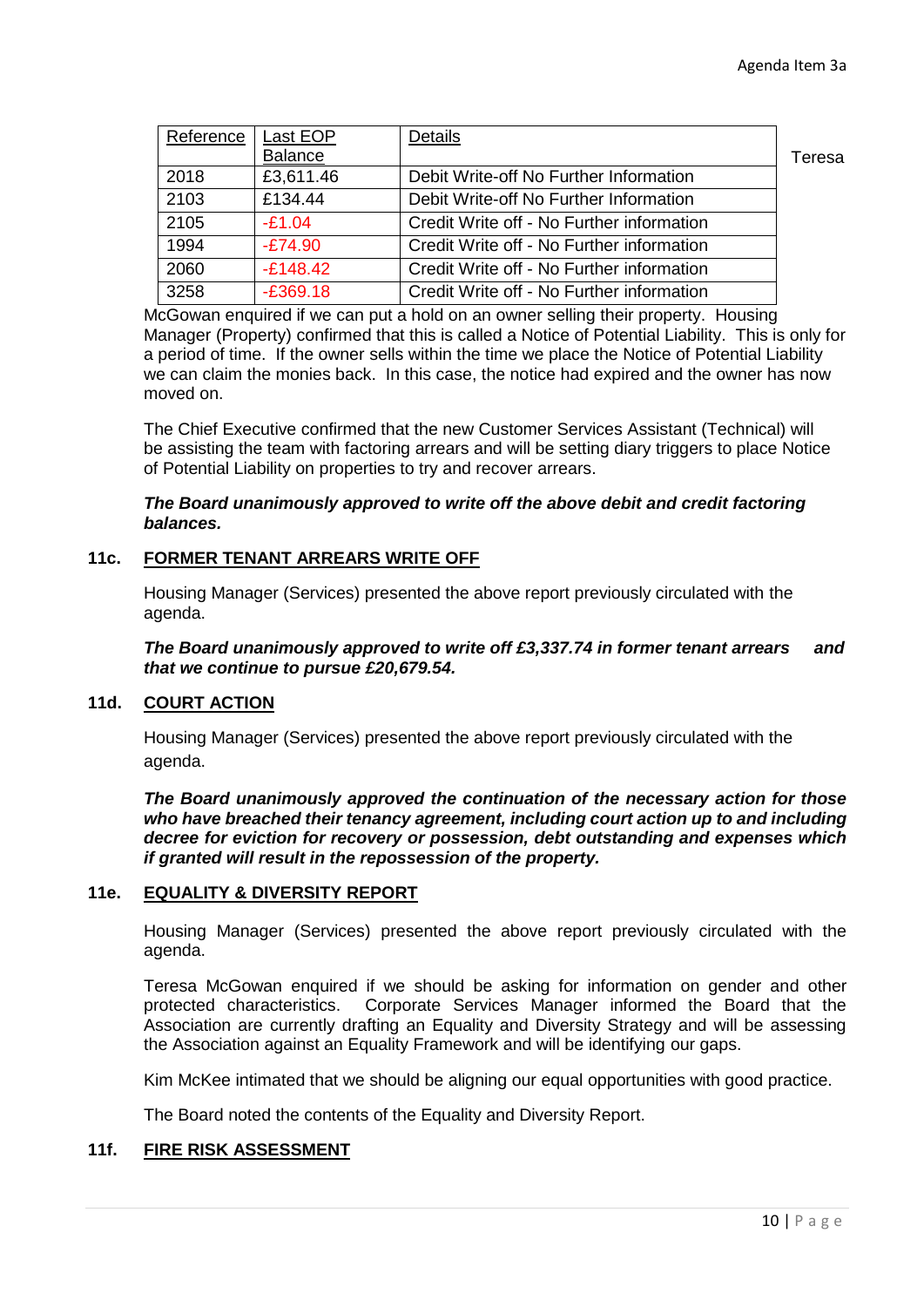## **Housing Manager (Technical) presented the above report previously circulated with the agenda.**

It was recommended that the Board of Management approve a deviation from the Procurement Policy for the allocation of the planned Close Fire Risk Assessments throughout the stock. The cost of the works will be in the region of £15,000 which as per our Procurement Policy would involve using Quick Quote Function on Public Contracts Scotland (PCS). It is recommended we use ACS Risk Group as this is specialised work that requires a suitability qualified and competent person to carry out the assessment.

### *The Board unanimously approved to deviate from the Procurement Policy to appoint ACS to carry out Close Fire Risk Assessments.*

# **19.37 pm – John Williams left the meeting**

# **12. REVISED MODEL COMPLAINTS HANDLING PROCEDURE FOR REGISTERED SOCIAL LANDLORDS**

Agenda Items 12a-12f take into account the SPSO (Scottish Public Services Ombudsman) revision of the Model Complaints Handling Procedure (MCHP) for Registered Social Landlords. Public bodies are required to implement this updated MCHP no later than 1 April 2021. Compliance with the revised MCHP will be monitored by the SPSO through investigation, and improvement and standards work.

Following consultation, the MCHPs were revised to:

- standardise the core text across all of Scotland's public services this will remove (and future-proof against) minor inconsistencies in how the MCHP operates within different sectors, while retaining individualised sector-specific content where appropriate;
- update the content in line with:
	- o feedback from organisations under SPSO's jurisdiction (via the consultation survey, feedback on the draft, and individual feedback from contacts with SPSO)
	- o issues identified from SPSO casework, and
	- $\circ$  recent research and good practice in relation to using alternative resolution approaches, promoting positive complaint behaviours and improving access to complaints for vulnerable groups.

There is some formatting of the documents still to be done.

Staff training will be carried out with all staff and we will be also looking at collating more information on people who are making complaints ie stock, area, category of complaints etc.

## *The Board unanimously approved the revised Model Complaints Handling procedure documents and the subsequent Equality Impact Assessment.*

#### **Domestic Abuse Bill**

Housing Manager (Services) informed the Board that the Bill has been approved. At present we do not have many cases were this is relevant. Staff training will be carried out.

George Kelly enquired if we need to change our allocation policy. It was confirmed that we may have to draft a new Domestic Abuse Policy.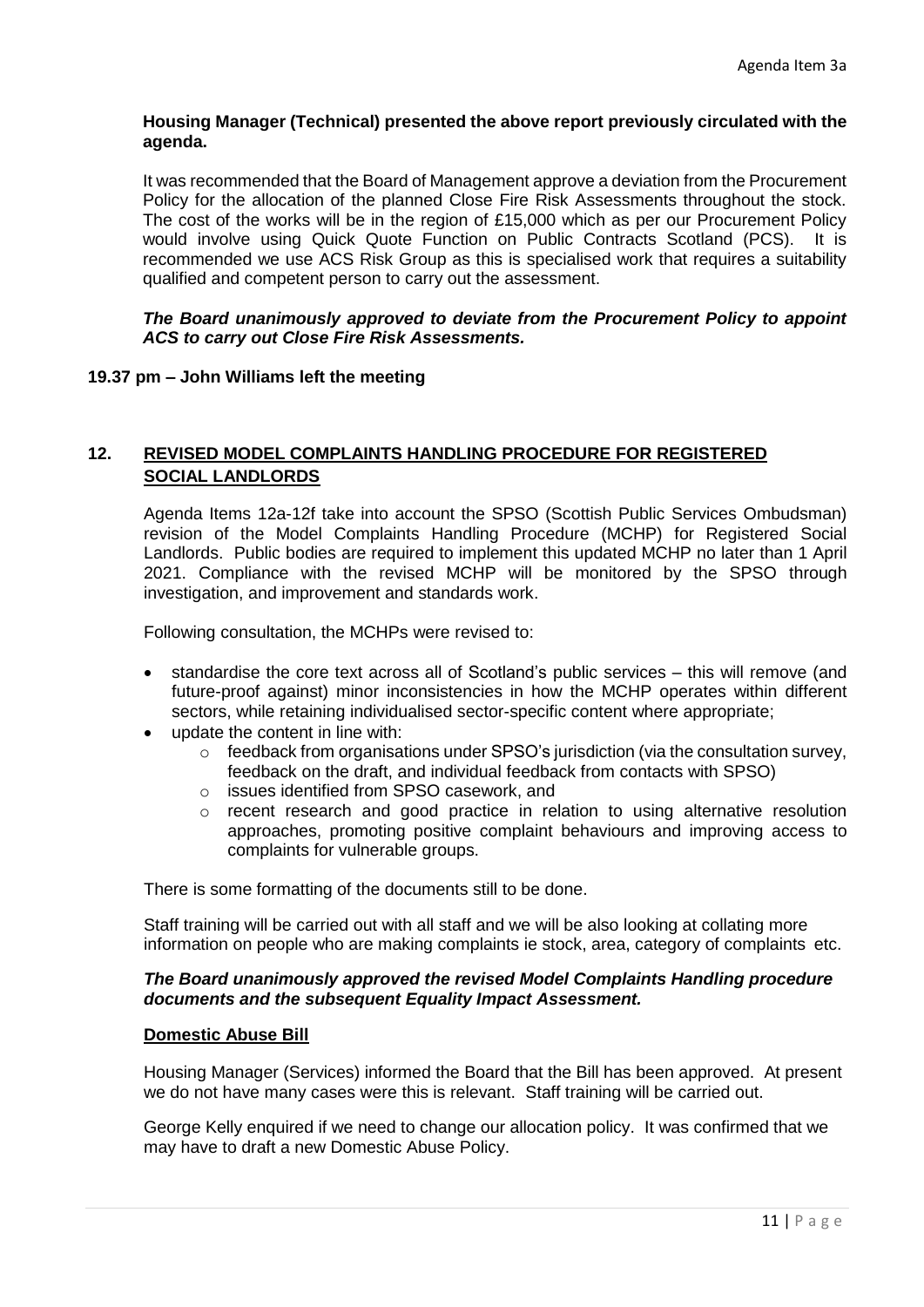A new clause will be inserted in the Scottish Secure Tenancy Agreement that will allow the Association to recover the property from a Domestic Abuser.

## **19.47 pm – Clare MacLean left the meeting**

### **13**. **GDPR/FOI**

Refresher training on GDPR was delivered to staff.

## **14. CORRESPONDENCE**

Letter from SHR re regulatory returns -

Annual Return on the Charter and the Annual Return on the Energy Efficiency Standard by 31 May 2021

Loan Portfolio (annual return) and Five Year Financial Projections by 30 June 2021

Annual Accounts by 30 September 2021

Annual Assurance Statement by 31 October 2021

## **15. NEW MEMBERSHIP APPLICATIONS**

None

## **16. USE OF SEAL**

None

## **17. ENTITLEMENTS, PAYMENTS & BENEFITS REGISTER**

None

## **18. NOTIFIABLE EVENTS**

The Chief Executive informed the Board that there is one notifiable event at present: -

1. Ongoing operational issues regarding COVID which the SHR have indicated that they would wish to remain live.

## **19. SUBSIDIARY & SUB-COMMITTEE DECISIONS & MINUTES MADE BETWEEN 25TH FEBRUARY 2021 – 24TH MARCH 2021**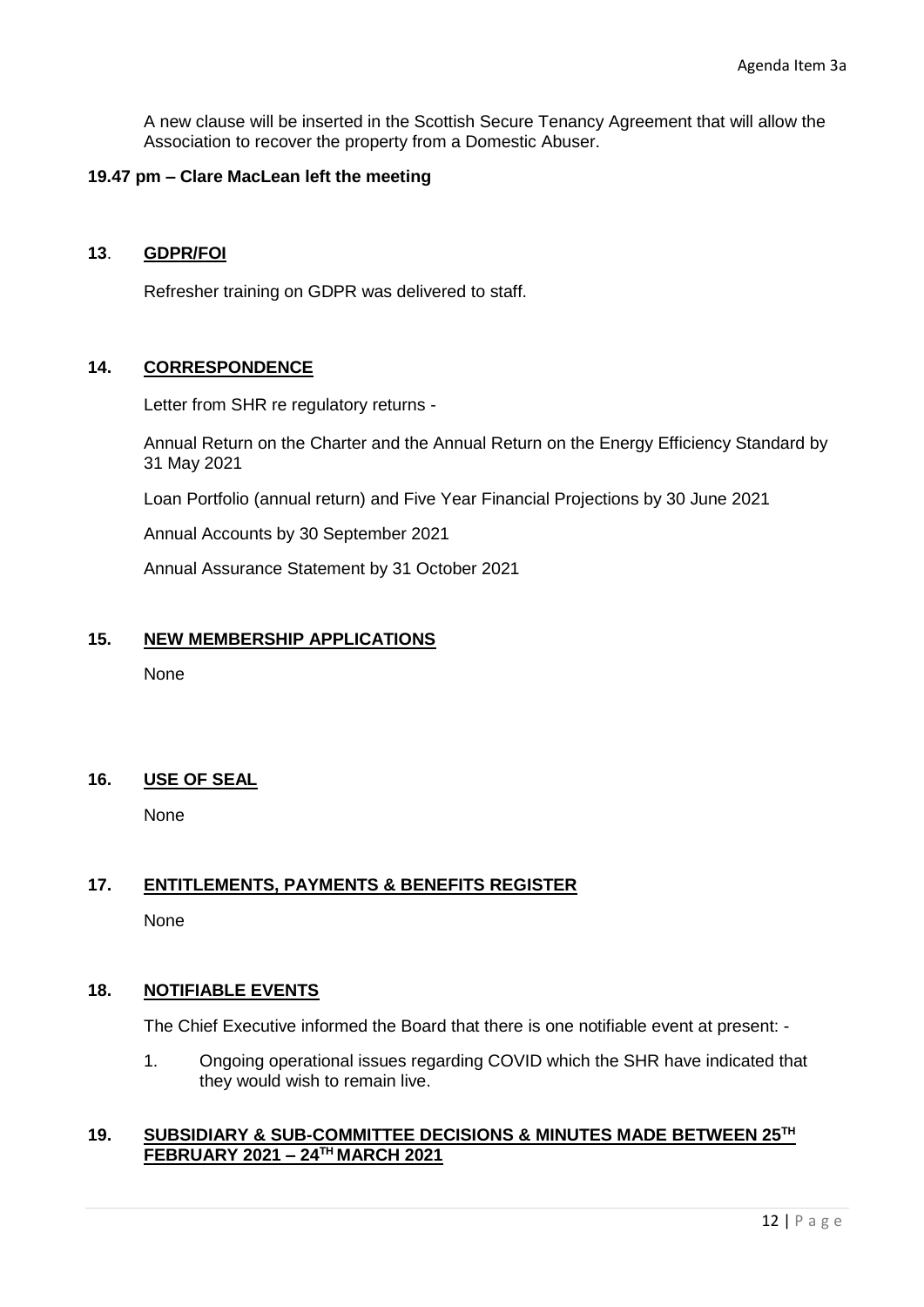Cassiltoun Trust Board Meeting – 3rd March 2021

- Management Accounts December 2020 Approved
- Cassiltoun Trust Budget 2021/22 Approved
- Cassiltoun Trust Business Plan Approved with amendments outlined at the Trust Business Planning Session held prior to the meeting.
- Cassiltoun Trust 25 Year Financial Projections Approved

## **20. HEALTH & SAFETY/HWL**

*HWL*: The walking challenge was a huge success and the staff team walked approximately 2000 miles during the month of February. Chief Executive intimated that she has approved for staff to walk a mile per day during the month of March to allow for them to leave their computers and encourage staff to exercise.

**20a. H&S COMMITTEE MEETING – 15 FEBRUARY 2021:** Minutes were circulated to the Board for their information.

### **21. AOCB**

**GWSF:** The Housing Bill will form part of the 2040 Strategy and discussions will be ongoing.

**Friends of Castlemilk Park**: A letter has been drafted to the Council re flooding from the Ballantay Burn and the fact that the water is pouring over the path. This has been an ongoing issue for over a decade. Friends of Castlemilk Park have asked if they can include in the letter that Cassiltoun support their complaint. *The Board approved that they would support this complaint to the Council.*

**Board Training 2021/22:** Corporate Services Manager via a powerpoint presentation highlighted the key topics for Board training for 2021/22.

The Chief Executive also informed the Board that the group of Chief Executives that she networks with are working with North Star Consultancy who are discussing training sessions with boards from other Housing Associations which will allow them to work with each other. One session they are discussing is effective questioning and scrutiny. The Chief Executive intimated that she is waiting on the cost and date.

Julie McNeil enquired if we could have further training on finance. Director of Finance/IT or Finance Officer to carry out this training and to ascertain from the Board as to what areas the training would cover.

**Heating System:** Julie McNeil enquired as to the heating system within the Stables. The Chief Executive confirmed that the system will require a flush and once this has been done we need to make a decision as to what system will be installed and where the money will come from.

**Chief Executive and Corporate Services Manager left the meeting. The Chair will contact the Chief Executive to rejoin the meeting.**

*Item redacted as contains sensitive information.*